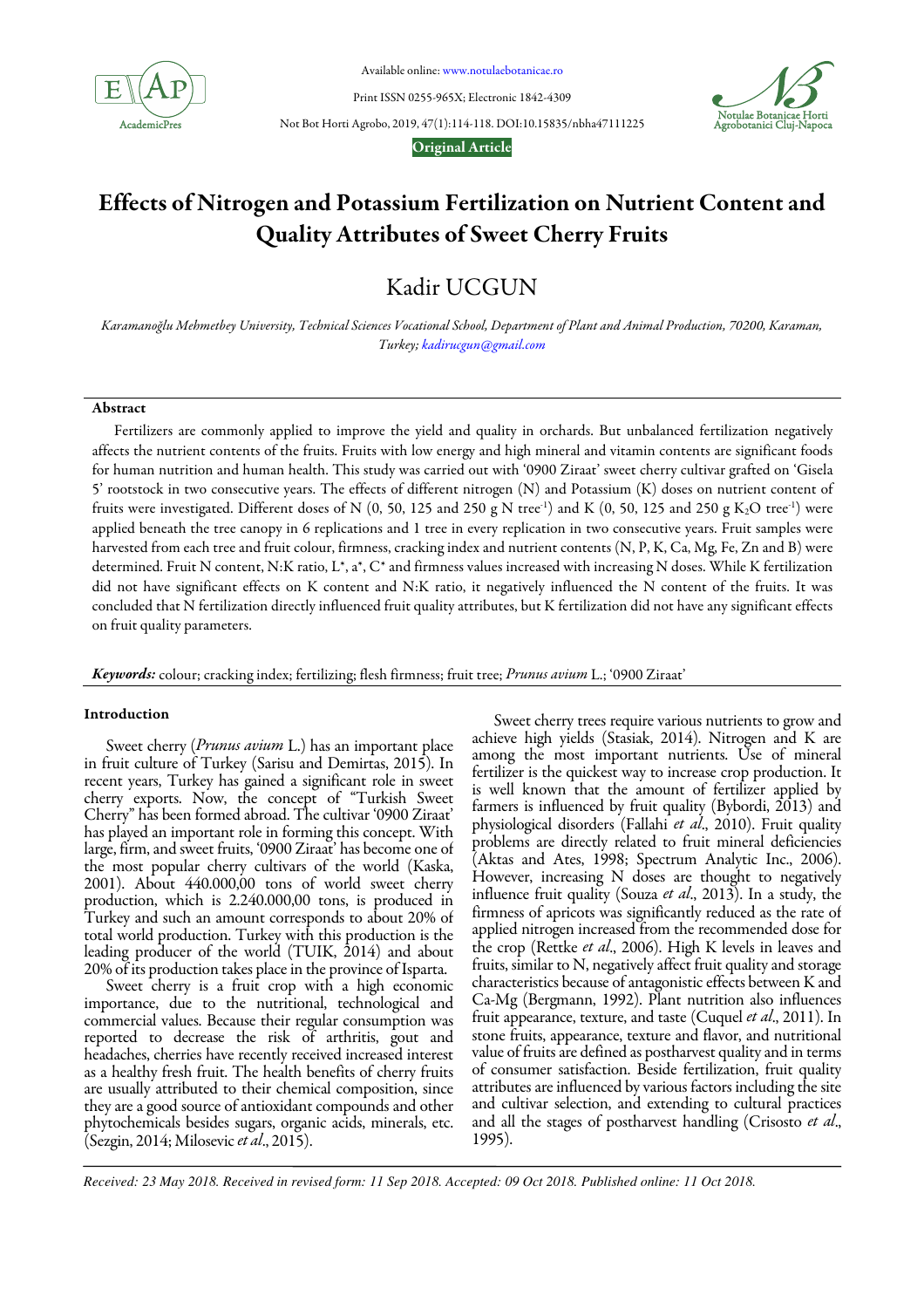Fertilization also has an effect on diseases and pests (Huber and Graham, 1999) as plants were more prone to pathogen attacks when they had high N and low  $K$  contents (Bergmann, 1992).

The present study was conducted to investigate the effects of mineral fertilizers (N and K) on quality attributes of sweet cherry fruits.

## Materials and Methods

## Biological material and study site

This study was carried in 2015-2016 in a sweet cherry orchard at Egirdir district of Isparta province located in the Lakes Region of Turkey. The province is a transitional zone between Central Anatolia and Mediterranean. The altitude is about 950 m, average annual precipitation is 650 mm and temperature is 13.0 °C (Ucgun et al., 2016). The orchard was established with '0900 Ziraat' grafted on 'Gisela 5' rootstock in 2008. The spacing was 2 m between trees in a row and 5 m between rows. Full yield was reached in 2014. Irrigation has been made by drip irrigation. '0900 Ziraat' grows strong and broad. It blooms late. The fruit has a long stem, hard, crisp, broad heart-shaped, large, bright dark red colour and resistant to cracking. Its core is large. It is selfincompatibility and needs a fertile cultivar in the orchards (Sarisu et al., 2016). 'Gisela 5' is a semi-dwarf rootstock. It is a hybrid of Prunus cerasus  $\times$  Prunus canescens. It was reported that crown width of 'Gisela 5' was about 50% of F12/1 in 5 years after planting (Webster and Schmidt, 1996).

#### Experimental procedures

Experiments were conducted in randomized blocks design with 6 replications and 1 tree in each replication. Different doses of N (0, 50, 125 and 250 g N tree<sup>-1</sup>) and K  $(0, 50, 125 \text{ and } 250 \text{ g K}_2\text{O tree}^{-1})$  were applied to experimental trees. In N treatments, K (125 g  $K_2O$  tree<sup>-1</sup>) and P (50 g  $P_2O_5$  tree<sup>-1</sup>) fertilizers were applied. In K treatments,  $\tilde{N}$  (125 g N tree<sup>-1</sup>) and P (50 g  $\tilde{P}_2O_5$  tree<sup>-1</sup>) fertilizers were applied. Fertilizers were applied beneath the canopy in 6 equal portions (dissolved in water) between full bloom and harvest periods. Fruits were harvested for pomological and mineral analyses.

Flesh firmness (FF) was determined with a Fruit Texture Analyzer (Guss, model GS14, South Africa) with a 5.0 mm diameter probe. Two measurements were taken on opposite faces of each fruit with skin, and the results were expressed in Newton (N). Fruit skin color was measured by chroma meter model Minolta CR 400 (Konica Minolta, Inc., Japan). For evaluation of the color CIE, L\* (brightness), a\* [red (+) – green (-)], b\* [yellow (+) – blue (- )], h° (hue angle) and C\* (chroma) values were used. Cracking index (CI) of cherries was determined by the method of Christensen (1996). Fifty fruits were randomly selected from each replicate and immersed into 2 L plastic containers filled with water (20  $\pm$  1 °C). Examination of fruits was carried out 2, 4 and 6 hours after immersion into water. Fruits were then removed from the water; cracked fruits were counted and separated and uncracked fruits were quickly immersed again into the water. Cracking index was calculated according to the following formula:  $\tilde{C}I = (5a +$ 

 $3b + c \times 100/250$ ; where a, b, and c represent the number of cracked fruits after 2, 4, and 6 h, respectively. Total number of fruits immersed  $= 50$ ; maximum cracking  $= 50$  $x 5 = 250.$ 

## Work protocol

Fruit samples were brought to laboratory and immediately washed through tap water, then they were washed through 0.1 N HCl and finally they were washed through deionized water and roughly dried out with drying papers. They were divided into small portions as whole fruits, placed in paper bags and dried at 65-70 °C in a drying chamber until a constant weight (for about 96 hours). Dried samples were then ground and made ready for N, phosphor (P), K, Calcium (Ca), magnesium (Mg), iron (Fe), Manganese (Mn), zinc (Zn) and boron (B) analyses (Kacar and Inal, 2008). Nitrogen content was determined through Kjeldahl wet digestion method. Dry ashing method was carried out for P, K, Ca, Mg, Fe, Mn, Zn and B (Ryan et al., 2001). Readings were performed in Inductively Coupled Plasma Atomic Emission Spectrophotometer (ICP-AES) device. NIST-brand reference apple leaf (1515) was used to check the accuracy of fruit analyses.

#### Statistical procedures

Resultant data were analyzed using one-way ANOVA with "JMP© 8.0" (SAS Institute, Inc.). Least Square Difference (LSD) test and probabilities of  $P<0.05$  and P<0.01 were used for assessing statistical differences.

## Results and Discussion

Experiments were conducted in a cherry orchard with unsaline, slightly alkaline clay-loam soils with medium lime and organic matter content (Table 1). Irrigation water had a quality class of  $C_2S_1$  according to the US Salinity Laboratory Graphical System and it was suitable for irrigation (Table 2). Phenological observations were performed in both years of the study. In 2015, the first bloom was observed on 20 April, full bloom on 24 April, end of flowering on 28 April, bud burst on 4 May and harvest on 2 July. In 2016, vegetation started about 15 days earlier and the dates were respectively observed as 7 April, 10 April, 15 April, 20 April and 20 June. Fertilization did not have any significant effects on phenological observations.

Different N doses had significant effects on fruit N and B contents and N:K ratios. N content and N:K ratios linearly increased with increasing N doses, but B was negatively influenced by N doses. N treatments did not have significant effects on other nutrients. The N content of control treatment was 0.75% and the value increased to 1.15% at the highest N dose (250 g N tree<sup>-1</sup>). Parallel to increases in N contents, N:K ratios also increased from 0.67 to 0.99. B contents decreased from 23.12 mg  $kg<sup>-1</sup>$  to 19.04 mg kg<sup>-1</sup> with increasing N doses (Table 3). K fertilizations did not have significant effects on fruit K contents, but negatively influenced N contents and positively influenced B contents. The greatest fruit N contents were obtained from the control and the lowest K doses (50 g  $K_2O$  tree<sup>-1</sup>) (Table 4). While N fertilization had direct positive effects on fruit N contents, K fertilizations did not have significant effects on fruit K contents.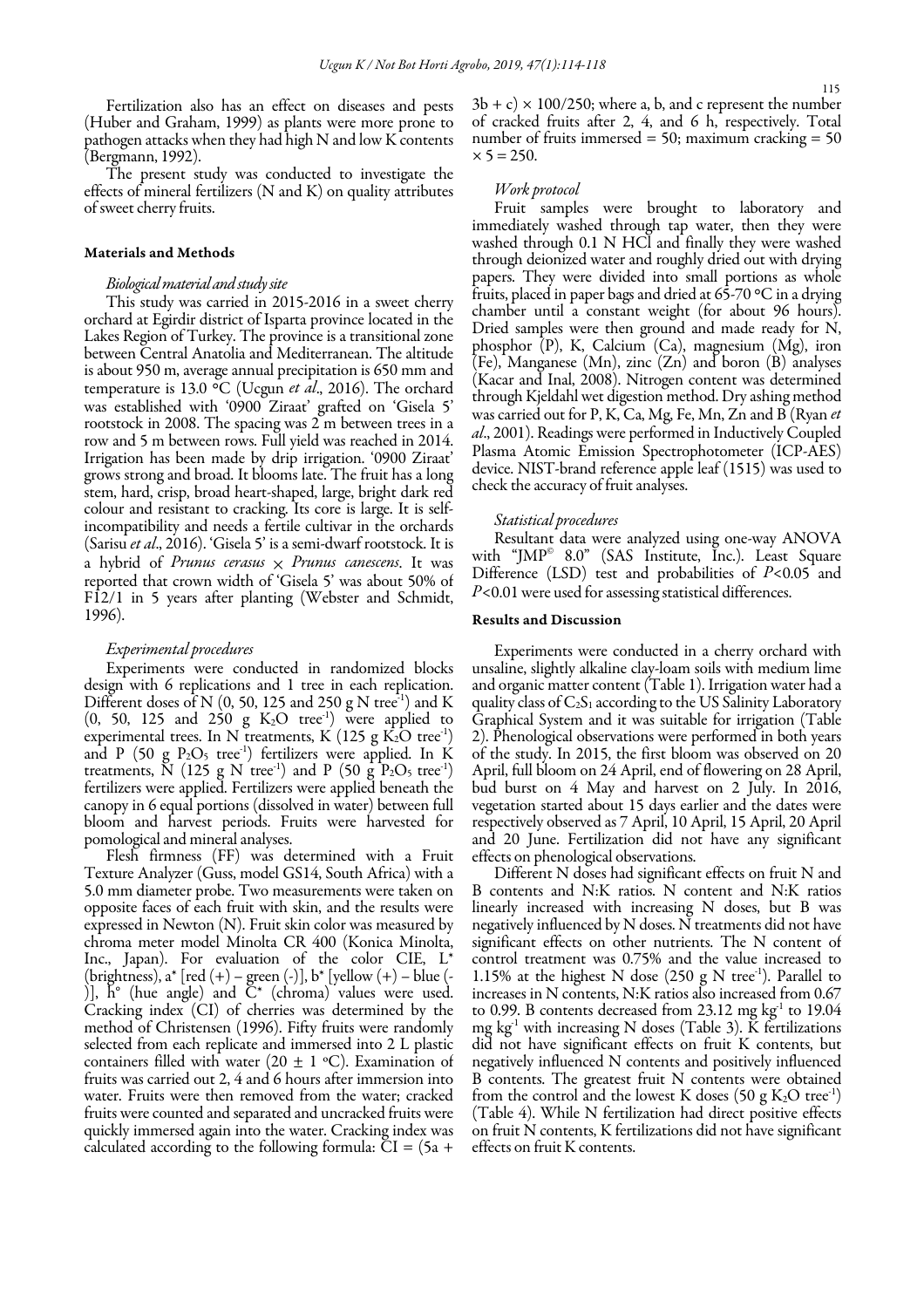N fertilizations had positive effects on fruit color parameters. Red color formation  $(a^*)$ , brightness  $(L^*)$  and color intensity  $(C^*)$  increased with increasing N doses. Flesh firmness (FF) was also positively influenced by N treatments and the greatest values were obtained from 125 and 250  $(g \text{ N tree}^{-1})$  doses. Cracking index (CI) values revealed that the fruits from 50 and 125  $(g N tree^{-1})$  doses were more prone to cracking (Table 5). In N treatments, a correlation was not observed between FF and CI. K fertilization did not have significant effects on FF and color parameters. Contrary to expectations, K fertilization had negative effects on CI. In other words, fruits were found to be more sensitive to cracking at higher K doses (Table 6).

N fertilization altered N and B contents of the fruits. Nutrients play a great role in fruit quality and fertilization directly influences nutritional composition of the fruits. Souza et al. (2013) reported increasing N contents of apples with increasing N doses. Yang et al. (2015) reported significant negative correlations between N and B contents of litchi leaves. Fallahi et al. (2010) also reported significant effects of nutrients on fruit quality and physiological disorders and indicated N, P, K, Ca and B as the most significant nutrients. There may not be linear relationships always between leaf and fruit nutrient contents. Fruit quality problems are directly related to fruit nutrient contents (Aktas and Ates, 1998; Spectrum Analytic Inc., 2006).

Increasing N doses resulted in positive changes in fruit color and flesh firmness. Normally increasing N doses are thought to negatively influence fruit quality. It was reported in previous studies that high N levels generally reduced color development (in red and yellow apple cultivars) and flesh firmness in yield-age trees (Hoying et al., 2004; Nava et al., 2007; Souza et al., 2013). Considering all the other factors as equal, 0.1% increase in N level results in 5% decrease in fruit color (Hoying et al., 2004; Spectrum Analytic Inc., 2006). Rettke et al. (2006) also reported that firmness of apricots was significantly reduced as the rate of applied nitrogen increased. In fact, both the deficiency and abundance of N may create problems for plant growth. For instance, insufficient N nutrition resulted in periodicity (Biennial Bearing) in apples (Spectrum Analytic Inc., 2006; Raese *et al.* 2007) and excessive N nutrition also resulted in excess vegetative growth and thus less yield (Herrera, 2001). Since experimental soils were rich in K, increasing N doses did not result in negative outcomes, but had positive influences. Present findings revealed that current N doses were not as much as to create a problem. Maximum quality values were observed at 125 g N tree<sup>-1</sup> treatment and the same quality parameters were also continued at 250 g N tree-1 dose.

N fertilization had significant effects on fruit N:K ratios. Huber and Graham (1999) indicated that diseases and pests may be effective in plants when the plants provided proper ambient for such disease and pests. Accumulation of amino acids and sugars may result in some diseases in plants. Bergmann (1992) indicated that plants were more prone to pathogen attacks when they had high N and low K contents, in other words when they had sugar and amino acid contents higher than normal levels.

Table 1. Soils characteristics of trial orchard

| EC(mS/cm)                 | pH             | Total lime $(\%)$         | Organic matter $(\%)$ | Saturation (%)              | $P(mgkg-1)$                 | $K(mgkg^{-1})$                                                |
|---------------------------|----------------|---------------------------|-----------------------|-----------------------------|-----------------------------|---------------------------------------------------------------|
| 0.45                      | 7.87           | 7.16                      | 2.86                  |                             | $\overline{\phantom{a}}$    |                                                               |
| Ca (mg kgʻ <sup>1</sup> ) | $Mg (mg kg-1)$ | Na (mg kg <sup>-1</sup> ) | Fe $(mg kg-1)$        | $Cu$ (mg kg <sup>-1</sup> ) | $Mn$ (mg kg <sup>-1</sup> ) | $\text{Zn} \left( \text{mg} \, \text{kg}^{\text{-1}} \right)$ |
| 5143                      | 578            | 10.94                     | 9.33                  |                             | 1.78                        | 0.43                                                          |

Table 2. Characteristics of irrigation water used in trial orchard

| $EC$ (mS cm <sup>-1</sup> ) | $B(mgL^{-1})$  | pН                    | $Na$ (me $L^{-1}$ )                       | $K$ (me $L^2$ | $T - 1$ .<br>Ca (me L' | $Mg$ (me L <sup>-</sup> |
|-----------------------------|----------------|-----------------------|-------------------------------------------|---------------|------------------------|-------------------------|
|                             | 0.05           | $^{\prime}.64$        | 0.81                                      | 0.05          | 5.64                   | 2.96                    |
| $CO3= (me L-1)$             | $HCO3(me L-1)$ | $Cl^r$ (me $L^{-1}$ ) | $SO_4$ <sup>=</sup> (me L <sup>-1</sup> ) | SAR           |                        | Irrigation water class  |
| $\sim$                      | 7.80           | 1.40                  | 0.26                                      | 0.39          |                        | $2 - 51$                |

Table 3. Effect of N treatments on fruit nutrient content of sweet cherry (mean of consecutive years)

|                                   |                   | $\sqrt{2}$                    |                               |                    |                    |
|-----------------------------------|-------------------|-------------------------------|-------------------------------|--------------------|--------------------|
| $N$ doses $(g \text{ tree}^{-1})$ | $N$ (% DW)        | $P$ (% DW)                    | $K$ (% DW)                    | Ca (% DW)          | $Mg$ (% DW)        |
| $\overline{0}$                    | $0.75 + 0.048$ c  | $0.11 + 0.004$                | $1.10 + 0.045$                | $0.091 + 0.008$    | $0.063 + 0.002$    |
| 50                                | $0.87 + 0.037$ b  | $0.11 + 0.004$                | $1.12 + 0.041$                | $0.083 + 0.005$    | $0.064 + 0.002$    |
| 125                               | $1.05 + 0.052$ a  | $0.10 + 0.003$                | $1.08 + 0.034$                | $0.077 + 0.006$    | $0.061 \pm 0.001$  |
| 250                               | $1.15 + 0.056$ a  | $0.11 + 0.004$                | 1.15 0.048                    | $0.083 + 0.004$    | $0.068 + 0.001$    |
| P value                           | P < 0.01          | <b>NS</b>                     | <b>NS</b>                     | <b>NS</b>          | <b>NS</b>          |
| N doses $(g \, tree^{-1})$        | Fe $(mg kg-1 DW)$ | $Mn$ (mg kg <sup>-1</sup> DW) | $Zn$ (mg kg <sup>-1</sup> DW) | $B(mg kg-1 DW)$    | N:K                |
| $\mathbf{0}$                      | $17.25 + 2.10$    | $0.97 + 0.17$                 | $3.18 + 0.31$                 | $23.12 + 1.01$ a   | $0.67 + 0.036$ c   |
| 50                                | $17.65 + 1.51$    | $1.11 + 0.22$                 | $3.62 + 0.31$                 | $22.22 + 0.90$ ab  | $0.79 + 0.042 b$   |
| 125                               | $17.62 \pm 2.19$  | $1.23 \pm 0.32$               | $3.29 \pm 0.26$               | $19.04 \pm 0.99$ c | $0.97 \pm 0.056$ a |
| 250                               | $16.71 \pm 2.01$  | $1.29 + 0.37$                 | $3.33 \pm 0.37$               | $20.38 + 0.75$ bc  | $0.99 + 0.040$ a   |
| P value                           | <b>NS</b>         | <b>NS</b>                     | <b>NS</b>                     | P < 0.01           | P < 0.01           |

DW: dry weight, NS: non-significant, ±: standard error mean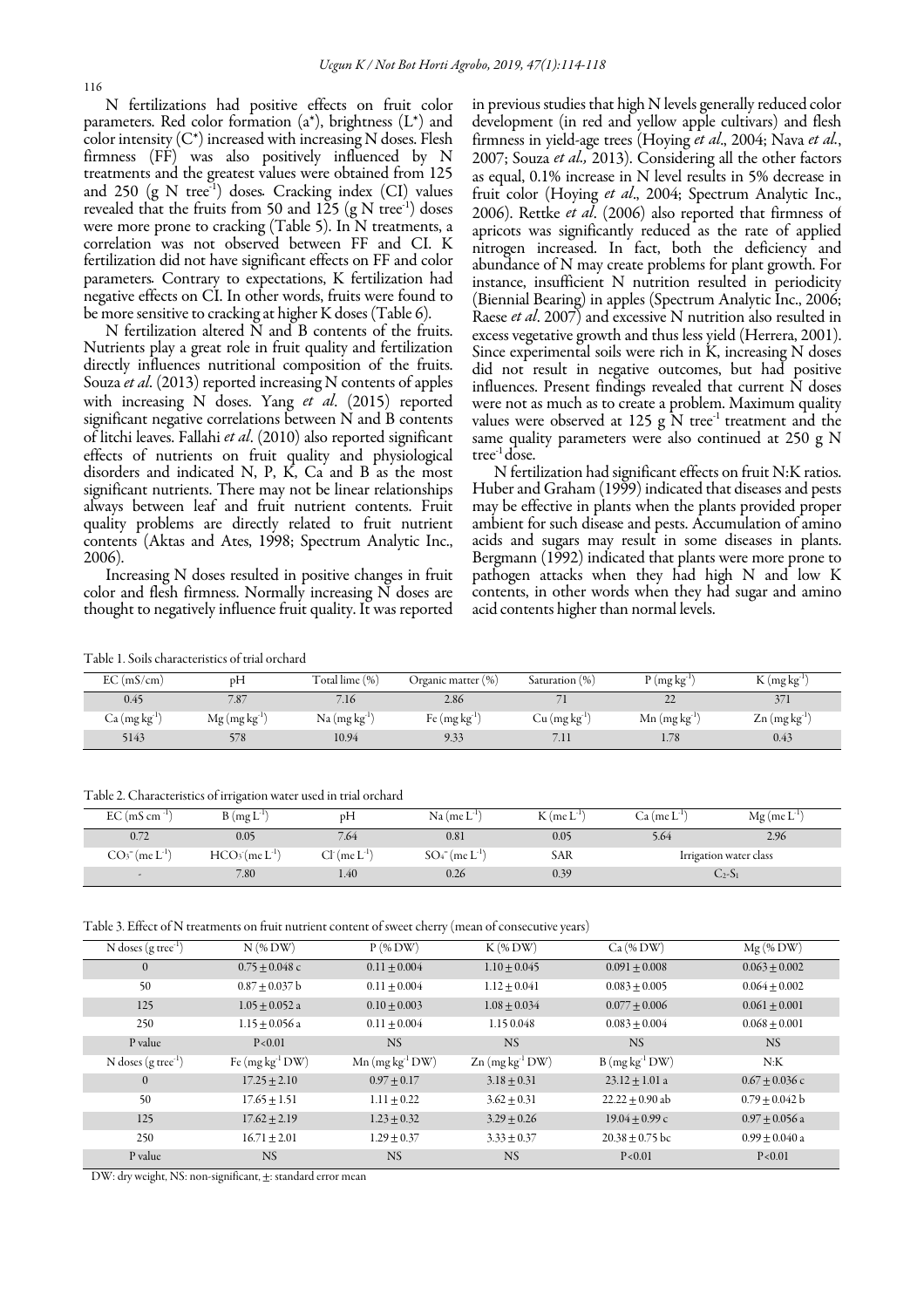Table 4. Effect of K treatments on fruit nutrient content of sweet cherry (mean of consecutive years)

| $K_2O$ doses (g tree <sup>-1</sup> ) | $N$ (% DW)        | $P$ (% DW)                    | $K$ (% DW)                    | Ca (% DW)         | $Mg$ (% DW)     |
|--------------------------------------|-------------------|-------------------------------|-------------------------------|-------------------|-----------------|
| $\Omega$                             | $1.20 + 0.040$ a  | $0.11 + 0.003$                | $1.00 + 0.023$                | $0.077 + 0.006$   | $0.064 + 0.002$ |
| 50                                   | $1.23 + 0.044$ a  | $0.11 + 0.003$                | $1.02 + 0.023$                | $0.076 + 0.005$   | $0.065 + 0.002$ |
| 125                                  | $1.13 + 0.040$ ab | $0.11 + 0.005$                | $1.02 + 0.045$                | $0.076 + 0.006$   | $0.063 + 0.002$ |
| 250                                  | $1.07 + 0.037$ b  | $0.10 \pm 0.004$              | $1.03 + 0.030$                | $0.078 + 0.004$   | $0.063 + 0.002$ |
| P value                              | P < 0.05          | <b>NS</b>                     | <b>NS</b>                     | <b>NS</b>         | <b>NS</b>       |
| $K_2O$ doses (g tree <sup>-1</sup> ) | Fe $(mg kg-1 DW)$ | $Mn$ (mg kg <sup>-1</sup> DW) | $Zn$ (mg kg <sup>-1</sup> DW) | $B(mgkg^{-1}DW)$  | N:K             |
| $\theta$                             | $18.14 + 2.23$    | $0.83 + 0.26$ bc              | $3.54 + 0.33$                 | $24.06 + 0.96$ a  | $1.20 + 0.059$  |
| 50                                   | $16.08 + 1.70$    | $1.08 + 0.36$ a               | $3.55 + 0.32$                 | $21.76 + 0.88$ b  | $1.14 + 0.080$  |
| 125                                  | $16.59 + 2.37$    | $0.81 + 0.26$ c               | $3.33 + 0.30$                 | $20.88 + 1.34 b$  | $1.12 + 0.047$  |
| 250                                  | $15.76 + 2.45$    | $1.02 + 0.32$ ab              | $3.49 + 0.31$                 | $22.13 + 1.16$ ab | $1.10 + 0.040$  |
| P value                              | <b>NS</b>         | P < 0.05                      | <b>NS</b>                     | P < 0.05          | <b>NS</b>       |

DW: dry weight, NS: non-significant, ±: standard error mean

Table 5. Effect of N treatments on fruit quality attributes of sweet cherry (mean of consecutive years)

| N doses $(g \, tree^{-1})$ | $a^*$            | $h^*$           | $C^*$            | $I^*$             |                  | СI                 | FF                |
|----------------------------|------------------|-----------------|------------------|-------------------|------------------|--------------------|-------------------|
| $\Omega$                   | $15.86 + 0.73 b$ | $5.17 + 0.53 b$ | $16.78 + 0.76 b$ | $28.24 + 0.41c$   | $18.28 + 1.82 b$ | $36.50 + 1.53 b$   | $10.46 + 0.12 b$  |
| 50                         | $17.22 + 0.67$ b | $5.83 + 0.74 b$ | $18.28 + 0.82 b$ | $28.93 + 0.46$ bc | $18.11 + 1.85 b$ | $44.73 \pm 3.02$ a | $10.99 + 0.24$ ab |
| 125                        | $19.52 + 0.53$ a | $6.99 + 0.70$ a | $20.82 + 0.67$ a | $29.72 + 0.48$ ab | $19.28 + 1.65$ a | $44.50 + 2.95$ a   | $11.52 + 0.28$ a  |
| 250                        | $20.59 + 0.62$ a | $7.46 + 0.68$ a | $21.99 + 0.75$ a | $30.04 + 0.44$ a  | $19.33 + 1.42$ a | $34.10 + 3.41 b$   | $11.62 + 0.25$ a  |
| P value                    | P < 0.01         | P < 0.01        | P < 0.01         | P < 0.01          | P < 0.05         | P < 0.05           | P < 0.01          |

±: standard error mean, CI: cracking index, FF: flesh firmness

Table 6. Effect of K treatments on fruit quality attributes of sweet cherry (mean of consecutive years)

| $K_2O$ doses (g tree <sup>-1</sup> ) |                | $b^*$         | $\curvearrowright$ | r *            | $h^{\circ}$    | СI                | FF             |
|--------------------------------------|----------------|---------------|--------------------|----------------|----------------|-------------------|----------------|
|                                      | $21.01 + 0.66$ | $7.66 + 0.59$ | $22.43 + 0.75$     | $30.15 + 0.42$ | $19.54 + 1.28$ | $37.60 + 4.22 b$  | $11.62 + 0.19$ |
| 50                                   | $20.17 + 0.83$ | $7.22 + 0.64$ | $21.50 + 0.94$     | $29.97 + 0.40$ | $19.29 + 1.26$ | $37.26 + 4.41$ b  | $12.03 + 0.32$ |
| 125                                  | $19.55 + 0.53$ | $6.88 + 0.56$ | $20.80 + 0.62$     | $29.74 + 0.35$ | $18.92 + 1.30$ | $41.50 + 4.59$ ab | $11.68 + 0.32$ |
| 250                                  | $20.79 + 0.43$ | $7.43 + 0.60$ | $22.15 + 0.55$     | $30.13 + 0.35$ | $19.16 + 1.31$ | $46.33 + 4.89$ a  | $11.59 + 0.24$ |
| P value                              | <b>NS</b>      | <b>NS</b>     | <b>NS</b>          | <b>NS</b>      | <b>NS</b>      | P < 0.05          | <b>NS</b>      |

NS: non-significant, ±: standard error mean, CI: cracking index, FF: flesh firmness

Increasing N levels also reduce phenolic compounds which have toxic impacts on pathogens. Therefore, a balance should be considered between N and K in fertilization practices for fruit trees. For instance, N:K ratio should be between 1-1.5 in apple leaves (Spectrum Analytic Inc., 2006). Although a special ratio hasn't been indicated for fruits, such a ratio was considered to be a significant quality parameter for fruits. The present N:K ratios increased with increasing N doses, but were mostly below 1. The ratio decreased with increasing K doses, but the changes were not found to be significant.

K fertilizations did not have significant effects on fruit color and flesh firmness. High K contents  $(371 \text{ mg kg}^1)$  of experimental soils (Stiles, 2004; OMAFRA, 2004) might have resulted in such outcomes. Under normal conditions, optimal K fertilization improves fruit quality by enhancing leaf photosynthesis and the reallocation of sugars and organic acids to fruit (Crisosto and Costa, 2008). Nava et al. (2007) reported positive effects of K fertilization on fruit colour and total soluble solid content, but negative effects on flesh firmness of apples. In K-deficient fruit trees, fruits will be smaller than normal size, have dull colours and be tasteless because of insufficient acid levels and be thick skinned (Stiles, 1994; Hoying et al., 2004). In general, high

K levels in leaves and fruits negatively affect fruit quality and storage characteristics because of antagonistic effects between K and Ca-Mg (Bergmann, 1992). Yang et al. (2015) also reported highly significant negative correlations of K contents with Ca and Mg contents and significant negative correlations with Zn content in litchi leaves. But, Saykhul *et al.* (2014) indicated that there were not any significant variations in Ca, Mg and micronutrient concentrations in different plant parts of olive plants with K treatments.

#### Conclusions

N fertilization directly influenced fruit N contents. Increasing N doses had positive effects on desired fruit quality attributes like fruit color and flesh firmness and optimum values were obtained from 125 g N tree-1 treatment. Such effects were not observed in K fertilization. Sweet cherry trees did not respond to K fertilization under the same conditions. Organic matter is the greatest source of N in soils. Although experimental soils had quite high organic matter content (2.86%), sweet cherry trees exhibited positive responds to N fertilization. In this study, it was observed that trees did not respond to K fertilization